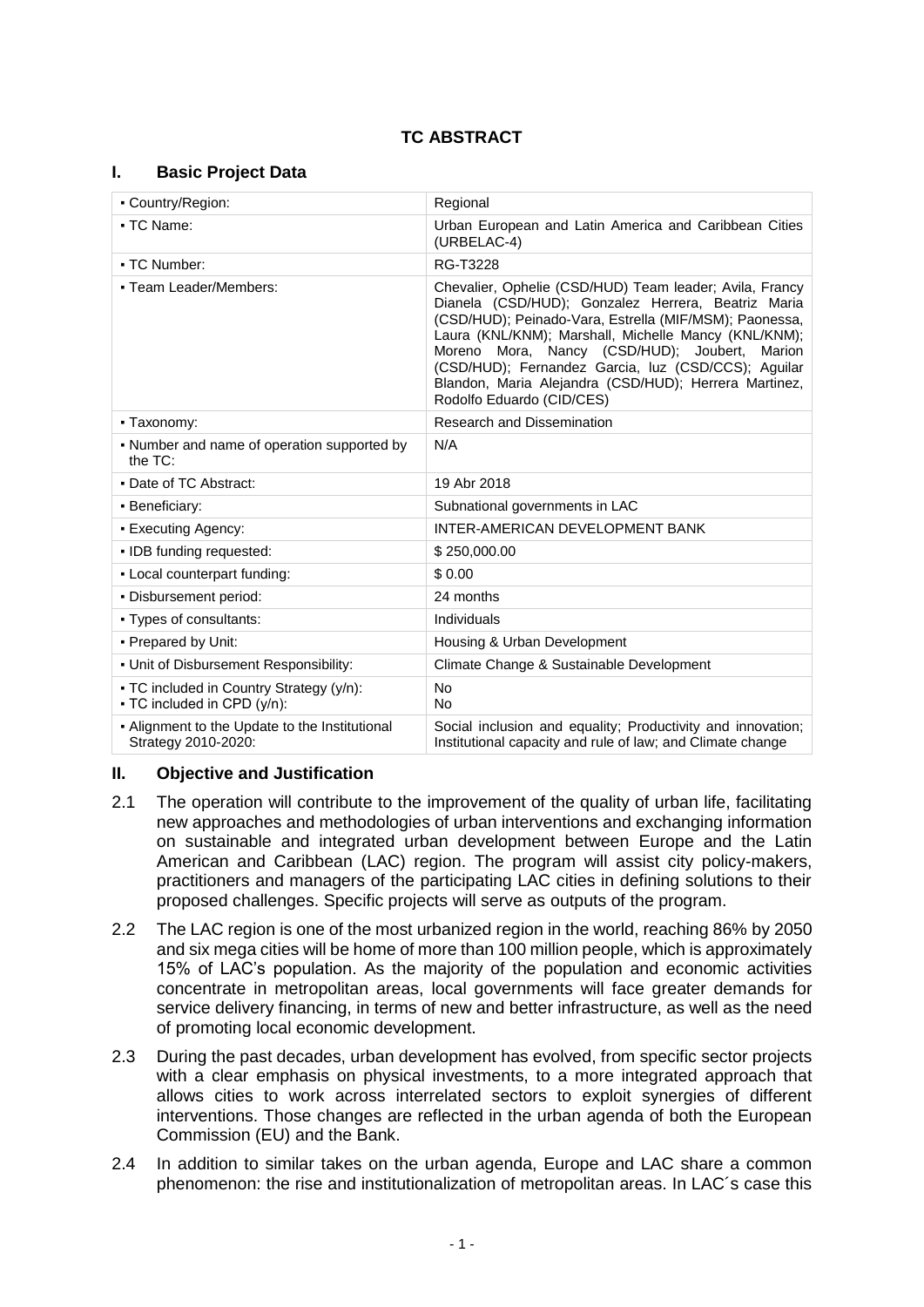phenomenon is characterized by common characteristics that need to be taken into account when looking into the management of metropolitan areas, such as: (i) LAC have a strong centralist state´s history and institutionalization; (ii) the decentralization process has been ongoing in almost all countries; (iii) the civil society is not highly involved; (iv) fraudulent public practices are challenging issue; (v) local governments need to strengthen their administrative and technical capacities; and (vi) a high proportion of the population lives outside of formal sectors and established legality. These characteristics are not only specific to LAC. Some of them can also be found in Europe.

- 2.5 According to the OECD, metropolitan areas are define as urban areas with more than 500,000 inhabitants. In Europe, metropolitan areas encompass 59% of the population, hold 62% of jobs and represent 67% of GDP. Common principles for strategic planning include the need to: (i) foster stronger links between economic growth, employment and social progress; (ii) improve access to services; (iii) limit urban sprawl; and (iv) increase environmental protection.
- 2.6 Within this context, this operation will connect subnational governments in LAC, and Europe to identify innovation when addressing common challenges. Topics have been prioritized based on the common issues and urban agendas, such as: circular economy, climate adaptation, air pollution, and open knowledge. A preference will be given on how those topics are diagnosed and addressed in metropolitan areas, taking into consideration the current phenomenon in each continent.

### **III. Description of Activities and Outputs**

- 3.1 Taking into account lessons learned, the strategy for this operation will be to: (i) identify specific topics or thematic issues around which to center knowledge sharing; (ii) optimize resources bringing to the discussion the analysis of policy and institutional framework and innovative practices; (iii) collaborate with existing platforms and knowledge hubs to bring the knowledge sharing to scale; and (iii) support exchange between local institutions.
- 3.2 The activities proposed will be implemented in coordination with IDB´s Cities Network initiative and will use the methodologies successfully tested in the past by both the European Commission and the IDB through the still active Urban European and Latin American and Caribbean cities (URBELAC) network, created in 2010.
- 3.4 **Component I: Component 1. Selection of cities and topics.** The objective of this component is to organize the working groups. The activities include: (i) the selection of cities through a call for proposals led by the IDB for the LAC region; (ii) a review of proposals of each city, compared to the literature and better practices, worldwide; (iii) the selection of mentoring cities among the URBELAC network and the IDB´s cites network; (iv) the final selection of participating cities; and (v) the launching of URBELAC 4.
- 3.5 **Component II: Component 2. Project identification and design.** The objective is to identify key actions to implement in each city. This component will be organized through a series of face-to-face meetings between the local politicians and technicians. The activities will serve as inputs for: (i) the identification of topics of interest and creation of thematic groups; (ii) knowledge transfer; (iii) the identification by each participant of specific projects to implement in the short term; and (iv) a closing event with potential donors.
- 3.6 **Component III: Component 3. Diagnostic and inputs for pilots.** The objective of this component is to generate diagnostics on one of the preselected topics (circular economy, open knowledge, and climate adaptation) to prepare the basis for a pilot. The activities include: (i) selection of the topic and methodology for the diagnostics; (ii) field work; (iii) presentation of the preliminary diagnostics to the network; and (iv) discussion with the network on the innovative practice and lessons learned.